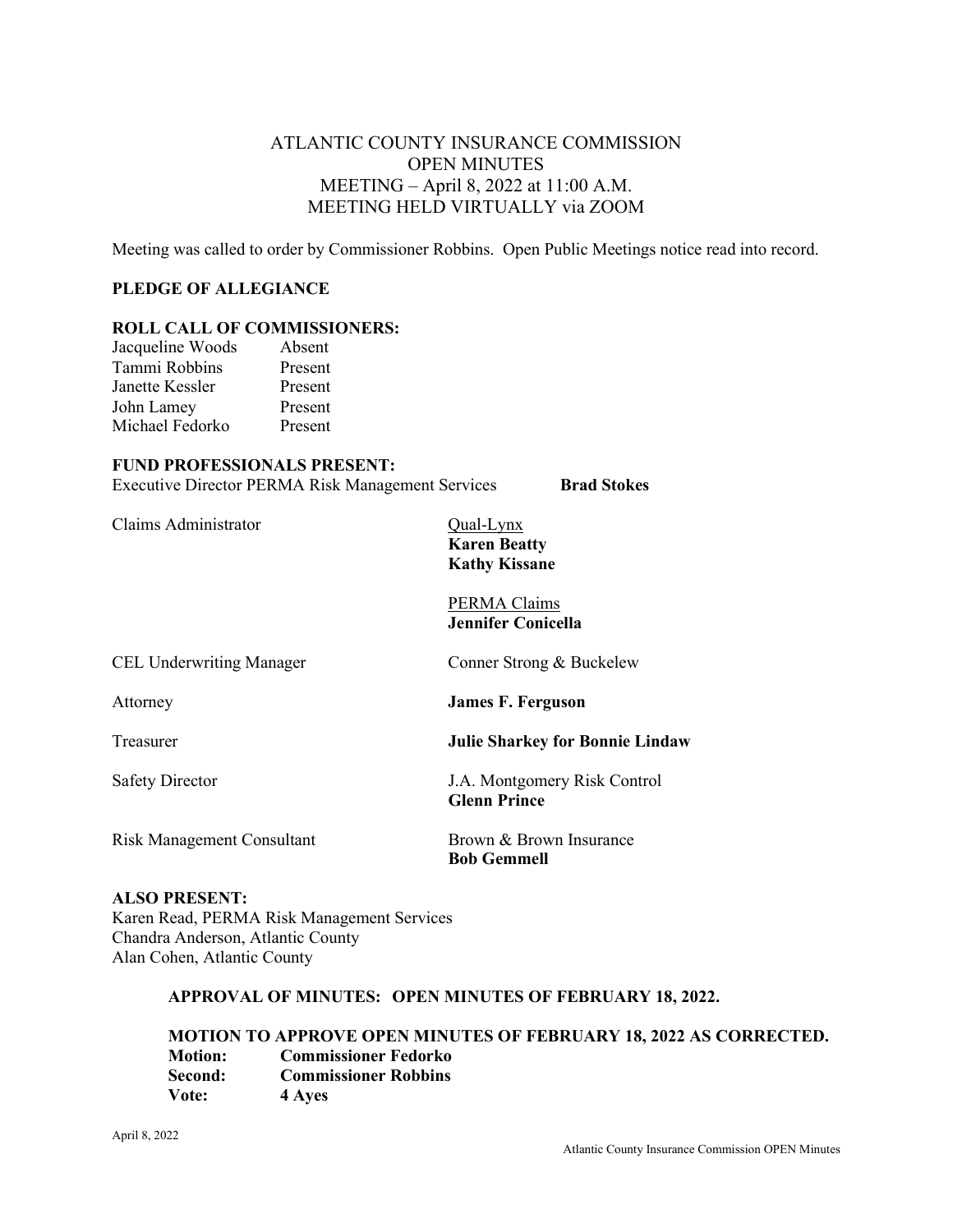# **CORRESPONDENCE:** None.

**EXECUTIVE DIRECTOR'S REPORT:** Brad Stokes presented the Executive Director's report.

**CERTIFICATES OF INSURANCE:** There were three certificates issued through March 31, 2022.

# **MOTION TO APPROVE THE CERTIFICATE OF INSURANCE REPORT.**

| <b>Motion:</b> | <b>Commissioner Kessler</b> |
|----------------|-----------------------------|
| Second:        | <b>Commissioner Fedorko</b> |
| Vote:          | 4 Ayes                      |

The annual educational seminar will be held on April  $29<sup>th</sup>$  and May 6<sup>th</sup> from 9:00 A.M. to 12:00 P.M. The attendance has been fantastic with the virtual meetings. The keynote speaker is the Director of the Division of Local Government Services. The seminar qualifies for continuing education credits. You can register on the NJ MEL website (njmel.org).

The CEL held its reorganization meeting on February 24, 2022. Joe Hrubash is the Executive Director, Ross Angilella is the Chair, and Timothy Sheehan is the Secretary. Commissioner Kessler reported the Finance Committee met and decided to cover the delta from the 2022 budget. The member entities need to decide how they want to make the payment for the \$744,000 delta. Mr. Stokes advised he heard back from the County, and it will make the payment in the third assessment. He is waiting for word back from the ACUA and the ACIA. Mr. Stokes noted that most entities throughout the JIF are making it in their third payment. Commissioner Lamey indicated he had already responded, but would send his response again.

The Fund's financial fast track for January 2022 shows a \$2.4 million surplus and \$9.2 million in cash.

The CEL financial fast track for January 2022 shows a \$14.3 million surplus and \$16 million in cash.

Claim tracking for January has 23 less open claims. Of the closed claims, 13 were workers' compensation. Claim tracking for February has 28 less open claims. 24 of those closed claims were liability cases.

Property casualty assessments will next be due on June 15, 2022 and October 15, 2022.

Our next meeting is on Friday, May 13, 2022. Request is made for an in person meeting. Commissioner Fedorko, Commissioner Robbins, Commissioner Kessler, and Jim Ferguson are all in favor of meeting in person.

# **CLAIMS SERVICES:**

Jennifer Conicella advised there was nothing to report for Claims Services.

# **TREASURER:**

Julie Sharkey appeared for Bonnie Lindaw and provided the monthly report. Resolution 17-22 is the April Bills List and includes payments from fund year 2021 in the amount of \$10,159 and payments from fund year 2022 in the amount of \$1,622,947.91. The total payments from this bills list are \$1,633,106.91.

Ms. Sharkey also reported the bank account balances. The admin account balance is \$8,510,356.05 with outstanding checks in the amount of \$1,957.55. Year to date interest is \$5,895.59. The workers' comp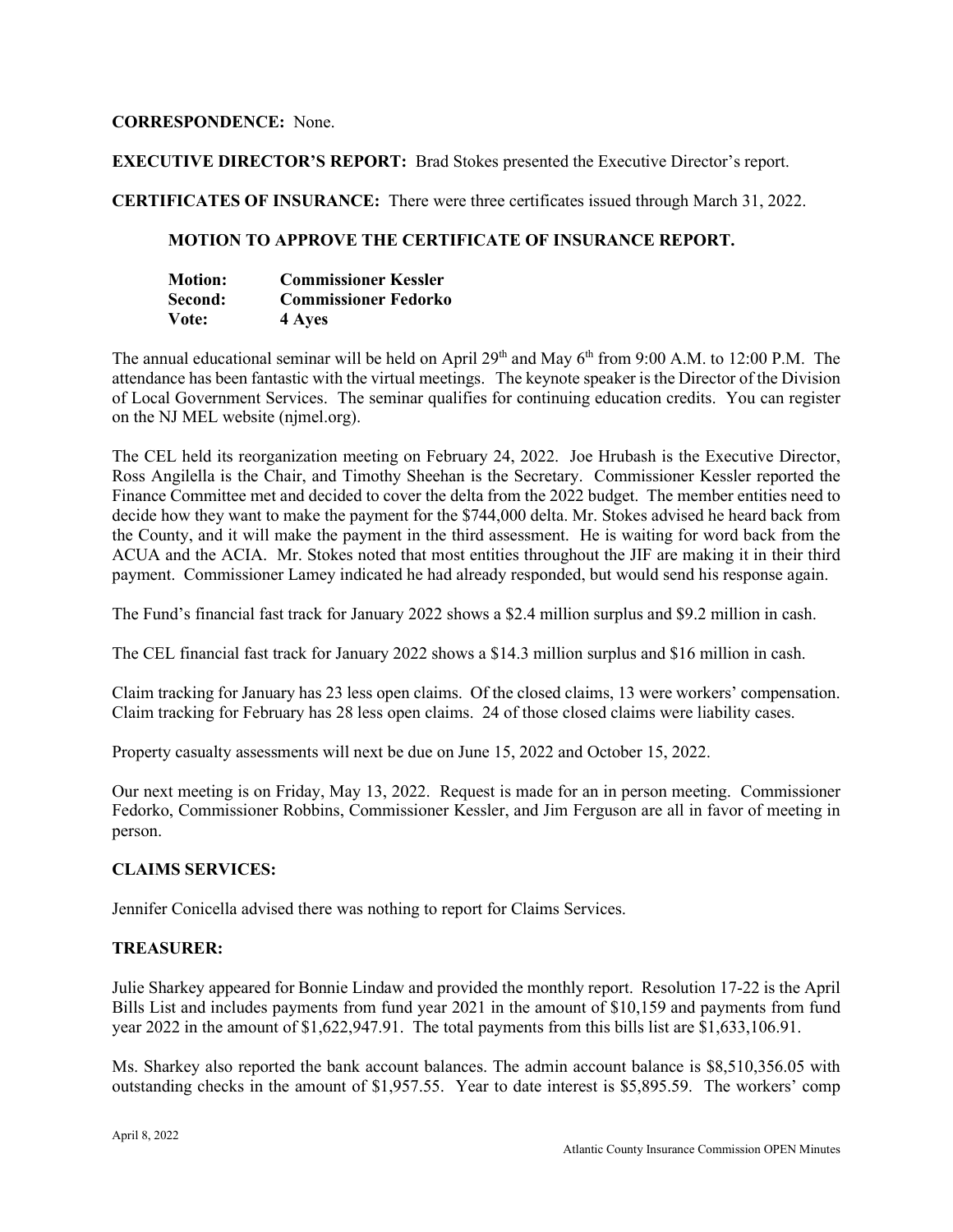account balance is \$120,364.10 with \$120,242.74 in outstanding checks. Interest to date is \$121.36. The general liability account balance is \$11,641.72 with \$11,634.82 in outstanding checks. Interest to date is \$6.90.

#### **MOTION TO APPROVE RESOLUTION 17-22 THE APRIL BILLS LIST.**

| <b>Motion:</b> | <b>Commissioner Fedorko</b> |
|----------------|-----------------------------|
| Second:        | <b>Commissioner Kessler</b> |
| Vote:          | 4 Ayes                      |

#### **CEL SAFETY DIRECTOR – JA MONTGOMERY RISK CONTROL:**

Glenn Prince of JA Montgomery presented the safety report for February through April. The media library and online streaming services remain available. All training through June 30, 2022 has been listed on the website NJCE.org. Instructor led programs may also be available. If that method is requested then members should contact Glenn Prince's office.

Safety Committee will meet today at 11:45 A.M. Topics to be covered include training, the wellness grant program, and loss control visits. Angelier Hurt has done an excellent job of coordinating the loss control visits.

The wellness grant program is an opportunity for various departments to apply to the Commission for a grant. There are three \$1,000 grants available per member entity. This includes healthy employee programs. Suggested uses are fresh fruit Friday's, employee health fairs, lunch and learn, dietary coaching, etc. All members can submit for the wellness grants, and the deadline is June 15, 2022. The Safety Accident and Review Committee will hold a meeting to review all of the submissions and then forward them to the Insurance Commission for review and approval.

# **MANAGED CARE – QUAL-LYNX:**

Karen Beatty presented the claims services report. The cumulative savings report reflects 986 bills were reviewed for the year with savings of \$983,870.18 or 69% for the year. The intake reporting shows so far this year there are 70 claims, 51 for the County, and 19 for the ACUA. The ACIA has no claims. There were 15 COVID-19 claims reported.

#### **CLAIMS SERVICES – QUAL-LYNX:**

Kathy Kissane reported the Claims Committee met prior to the Commission meeting and reviewed 17 PARS. Questions presented were answered. The PARS were recommended for approval by the Committee. Unless there are any other questions which would require a closed session, she requested a motion for approval of the PARS as reviewed and recommended by the Claims Committee.

# **MOTION TO APPROVE THE 17 PARS AS REVIEWED AND APPROVED DURING THE CLAIMS COMMITTEE MEETING OF APRIL 8, 2022.**

| <b>Motion:</b> | <b>Commissioner Fedorko</b> |
|----------------|-----------------------------|
| Second:        | <b>Commissioner Robbins</b> |
| Vote:          | 4 Ayes                      |